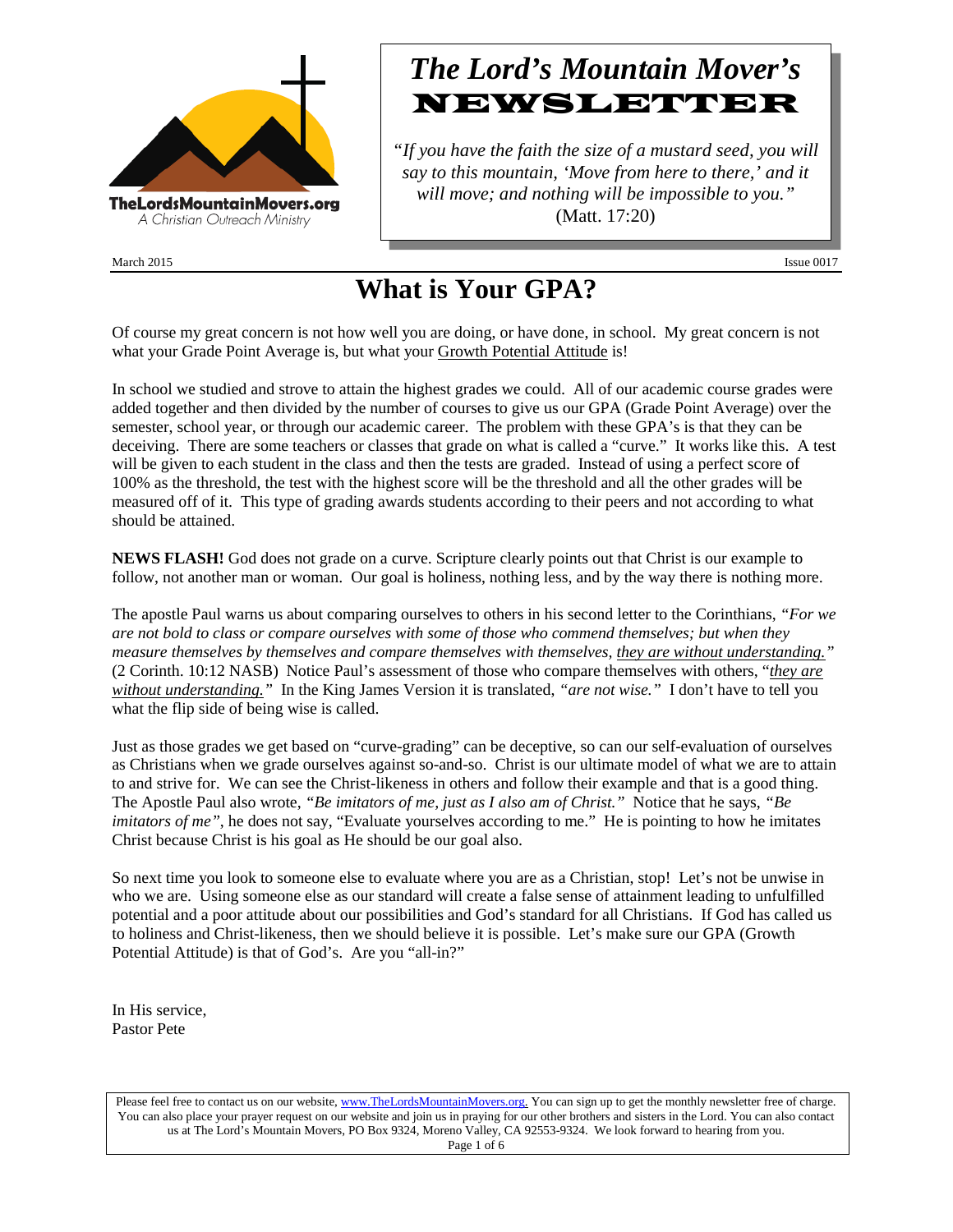

### THE WORD IN MOTION message

In last month's issue we began a series of messages based on the things that Jesus spoke while hanging on the cross. As I said last month, the fact of where these things were said is as powerful as the person who is saying them. Reading the words of Jesus and picturing Him nailed to the cross in an unspeakable condition helps to bury these truths deep within my heart and bring them out in my daily life.

Lesson one dealt with forgiveness in the midst of the pain and anguish. That forgiveness is not something we offer when we feel like it, but when it is needed the most. It dealt with the knowledge that those who act in ignorance need to know God and experience forgiveness if they are ever to change their ways. This month, in lesson two, we move on to the next truth that Jesus spoke while hanging on the cross.

#### **Lesson Two** (Luke 23:39-43)

Jesus was not crucified alone. There were two other men who had received the same sentence. These two men hung on crosses, one on the right of Jesus and the other on the left. One of the criminals blasphemed Jesus, saying, *"If you are the Christ, save yourself and us."* The other criminal rebuked him, saying, *"Do you not even fear God, seeing you are under the same condemnation? And we indeed justly, for we received the due reward for our deeds; but this Man has done nothing wrong."* The man who had just rebuked the other then turned to Jesus and said, *"Lord, remember me when You come into Your kingdom."* Jesus' response was, *"Assuredly, I say to you, today you will be with Me in paradise."*

Jesus was teaching us of our assurance of immortality, life after death, a hope beyond this life and all its experiences. A life with Christ, eternal, where there is neither pain nor sorrow.

Jesus had spoken about His pending death and resurrection several times. He had demonstrated this power over death when He raised the widow's son, Jairus' twelve-year-old daughter, and His friend Lazarus. Jesus also taught about life after death in some of His parables. Parables that explained His future return. What it would be like for those who were busy about the things concerning the kingdom of God. He even taught about the separating of the sheep from the goats, the goats on His left and the sheep on His right. How prophetic that there were two criminals, one on His left and the other on His right. I have often wondered if it was the man on His left that blasphemed Him and the man on His right who received the promise of paradise.

Why was this one man given this promise? I see at least three reasons based on the things he said. The first, and I believe the foremost, was that he feared God. Remember what he said to the other criminal, "*Do you not even fear God*." He had some personal knowledge of God and the power He possessed. He may have even realized that there was another judgment to come, one way beyond what he was presently experiencing. It was a judgment where he would need Jesus to remember him in a favorable manner. This man's focus was also on what laid ahead of him, a hope for the future over relief from the present. He needed and wanted God's mercy.

Please feel free to contact us on our website, ww[w.TheLordsMountainMovers.o](http://www.thelordsmountainmovers.org/)rg. You can sign up to get the monthly newsletter free of charge. You can also place your prayer request on our website and join us in praying for our other brothers and sisters in the Lord. You can also contact us at The Lord's Mountain Movers, PO Box 9324, Moreno Valley, CA 92553-9324. We look forward to hearing from you. Page 2 of 6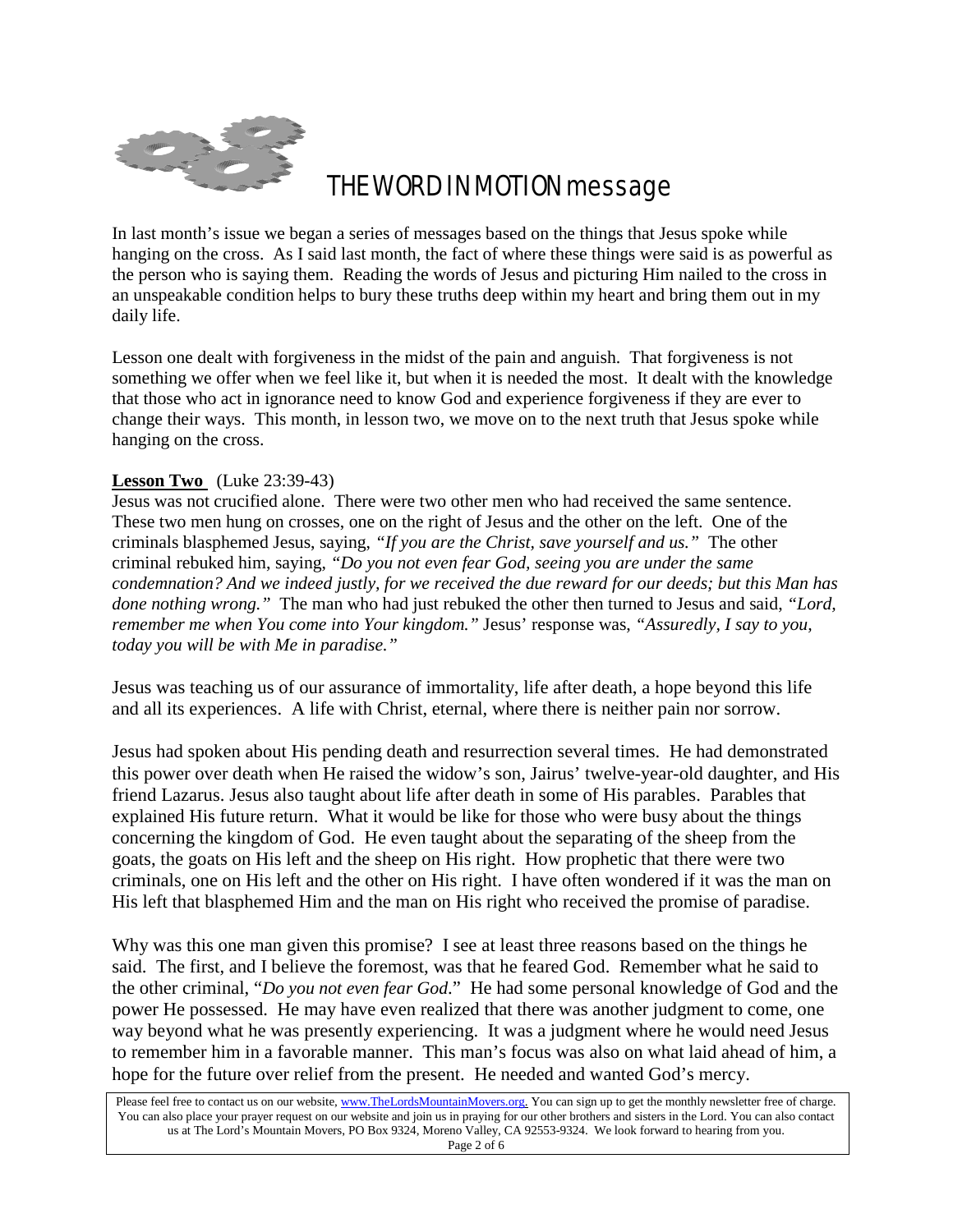The second reason is that he realized that he was receiving the just punishment for the crime he had committed. He knew full well that he did not deserve relief from the consequences of his sin. He accepted this physical punishment and looked at the Man hanging next to him and realized the difference between them. How he must have contemplated Jesus' attitude about receiving this same sentence, and not crying out against the injustice being done to Him.

Lastly, this man realized who was hanging on the cross next to him. He knew that He was a king, and that He had a kingdom. The man also knew Jesus' position over him when he called him, "Lord." This man seemed to set aside all the agony he was enduring and focus on what was to come, and to receive the very promise he asked for, *"Lord, remember me when You come into Your kingdom."*

So why did he receive the promise of being with Jesus in paradise? He had a healthy fear of God, he realized that he was a sinner and deserved what he was getting, and he knew that the innocent man hanging next to him could resolve his current condition and his eternal destination.

The question we are left with here is, which criminal are we? Do we question the power and deity of Christ? Do we mock or blaspheme the sacrifice of Christ? Do we seek relief from our earthly judgment, forgetting the judgment to come; the judgment that has eternal ramifications? Do we hang the word "if" in front of our confession and say "if" you are the Christ? Do we predicate our prayers and lives with, "if" you hear me, "if" you love me, and so on? "If" is a profession of doubt, uncertainty, and distrust. It is literally and spiritually the expression of unbelief.

Or are we like the other criminal, the one who feared God? The one who recognized the innocence of Christ and the guilt of himself? Are we focused on the future eternal judgment and asking Jesus, our Savior to remember us? Are we looking for the same promise that he received? Do we acknowledge Christ as our Lord and believe that we have a place in His kingdom awaiting us? Are we asking Him right now, "Lord, remember me when You come into Your kingdom?"

What is the condition of our heart today? When we, or someone else, are in the midst of suffering, justly or unjustly, remember that what we are enduring is only temporary? Can you be encouraged and encourage others with the hope of eternal life with Christ, where there is no more suffering ever again?

My prayer for you this month is simple. If you have not realized the three things this man did, then I pray that the Holy Spirit will do His work in your heart so you may receive the same promise this criminal and all true believers have. If you have already received this promise, then I pray that you will place great value in what you have received and be driven to share it with those who have not. God bless you all as He continues to reveal Himself to you.

In His service

Pastor Pete

Please feel free to contact us on our website, ww[w.TheLordsMountainMovers.o](http://www.thelordsmountainmovers.org/)rg. You can sign up to get the monthly newsletter free of charge. You can also place your prayer request on our website and join us in praying for our other brothers and sisters in the Lord. You can also contact us at The Lord's Mountain Movers, PO Box 9324, Moreno Valley, CA 92553-9324. We look forward to hearing from you. Page 3 of 6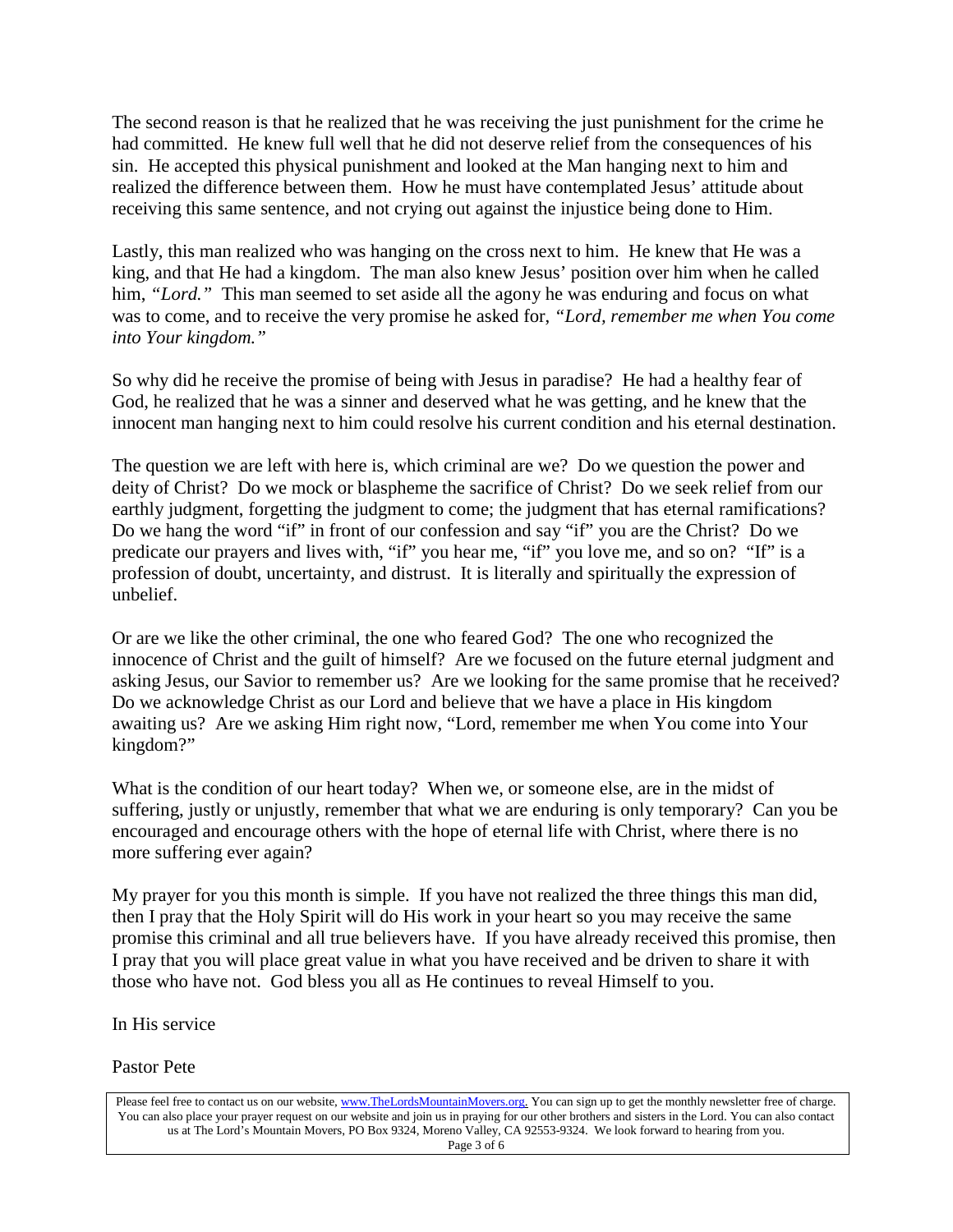### BE A BARNABAS (Acts 4:36)

*"The righteous eateth to the satisfying of his soul: but the belly of the wicked shall want."* Proverbs 13:25

There was a time in my life as a new believer I seemed to be blessed more than the average person. I was newlywed, had started a business and was slowly building up a cache of stuff. It seemed the more money I made, the more things I wanted and felt that I needed to have. I was never satisfied, so once I got one thing that I desired, I would then find many more things to desire. Stuff was my motivation to achieve. You probably have heard the saying, "keeping up with the Jones'." Well, I certainly couldn't keep up no matter how hard I tried.

Paul shares this idea with us like this, "*But godliness with contentment is great gain."* 1 Timothy 6:6

Christ has taught me, through the word combined with life's experiences, to be content. This is something that the world has a hard time understanding. I think even more so here in the United States. Our culture here is really good at convincing people that our measurement of success is based on our physical possessions and our employment status among other things. But the wisdom of God reveals that when we work to get rich, we will wear ourselves out. That in trying to get rich, we will stumble and sin more than we would normally.

Commercialization seems to have taken over just about every aspect of our daily lives. It is up to us, whether or not these things will have a strong influence on us. Striving towards godliness will help us guard our hearts from the temptation of physical things controlling our lives. God doesn't just give us a restriction from desire, but something to replace those desires with.

After going through a divorce and losing my own company, God has shown me what is really important. Godliness. He changed my focus and He changed my desires as I was washed and regenerated by the word. Losing everything was a painful thing to go through, but I have learned that I am far better off now than I ever was before. God can give and He can take away. When He does this, He is using it to transform us into the image of His Son. He is shaping and molding our lives so people around us can see Christ.

*"But thou, O man of God, flee these things; and follow after righteousness, godliness, faith, love, patience, meekness. Fight the good fight of faith, lay hold on eternal life, whereunto thou art also called, and hast professed a good profession before many witnesses."*

Be blessed in Him,

*Brother Daniel Rodney*

Please feel free to contact us on our website, ww[w.TheLordsMountainMovers.o](http://www.thelordsmountainmovers.org/)rg. You can sign up to get the monthly newsletter free of charge. You can also place your prayer request on our website and join us in praying for our other brothers and sisters in the Lord. You can also contact us at The Lord's Mountain Movers, PO Box 9324, Moreno Valley, CA 92553-9324. We look forward to hearing from you. Page 4 of 6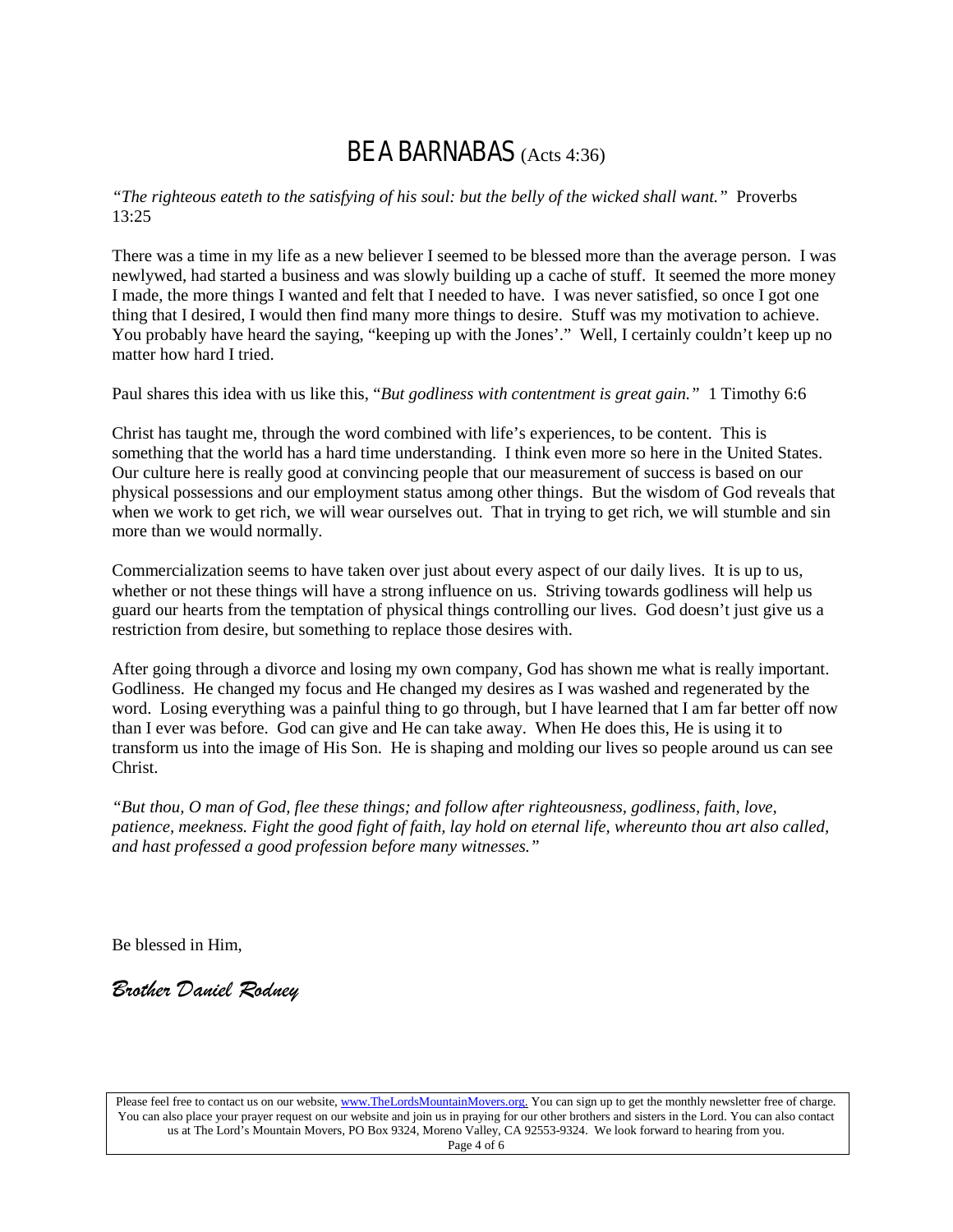#### **Word's of Wisdom**

Sin will take you further than you want to go, keep you longer that you want to stay, cost you more than you want to pay.

Anyone who is reading this knows what sin has taken from us. We who know this have to turn away from what we still keep doing. Allow God to change your heart, thinking, and attitude. When you let God in, and let Him take control of your life He will bless you with all of the riches in heaven.

May God bless you,

Brother Ron White



Greetings to all our brothers and sisters in Christ who receive our newsletter through the mail. Due to financial constraints we have to revise the way we do our prayer requests. Starting with this issue we will be posting and maintaining all prayers requested on the Internet so your brothers and sisters all over can continue to pray for your petitions and praise God for the ones He has already answered. For those receiving mailed copies you will be getting all the prayer additions for the month with each newsletter. You can keep the copy of the prayer requests from past issues to continue in vigilant prayer.

We are encouraged by the work that God has already done through so many people praying for the needs of those they do not even know. What a privilege we have to go before the throne of God with our requests and the requests of others. Let's keep praying and seeking His will for our lives and the lives of others. If you have a prayer request you would like added to next month's newsletter and/or posted on the ministry website please fill out the form below and mail it to us. We look forward to hearing from you and standing in the gap as a prayer warrior.

#### **March's Prayer List**

R. White .........That the Lord will open doors for suitable housing upon his being paroled.

Alice S............Chesapeake VA – prayer for personal issues.

Sheila..............Prayer for her health issues, finances, and God's direction for personal decisions.

Greg................Praise report; God is in control, using me, and I am being blessed by Him. Woo Hoo!

Please feel free to contact us on our website, ww[w.TheLordsMountainMovers.o](http://www.thelordsmountainmovers.org/)rg. You can sign up to get the monthly newsletter free of charge. You can also place your prayer request on our website and join us in praying for our other brothers and sisters in the Lord. You can also contact us at The Lord's Mountain Movers, PO Box 9324, Moreno Valley, CA 92553-9324. We look forward to hearing from you. Page 5 of 6